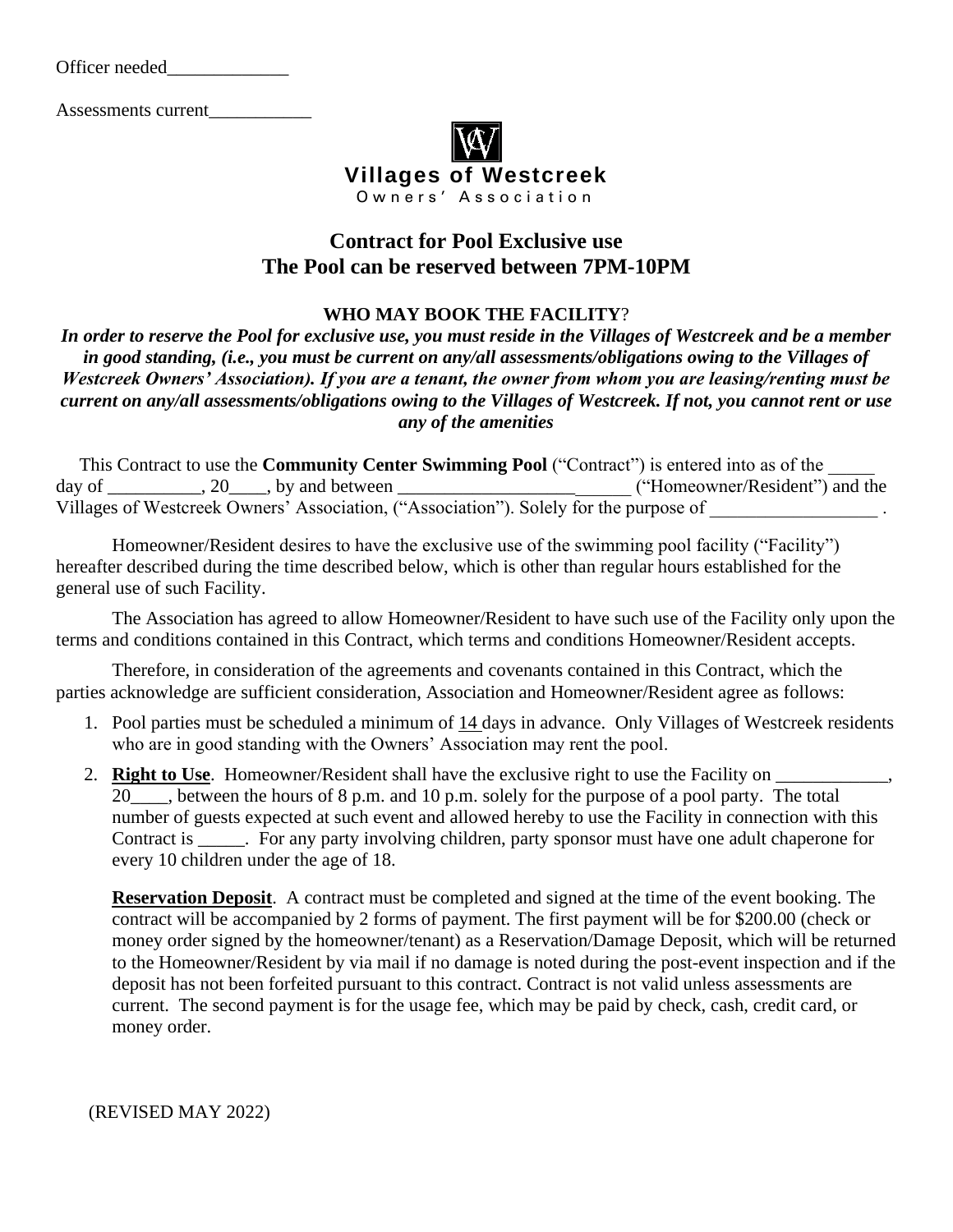4. **Usage Fee, Monitors**. Homeowner/resident will pay the Usage Fee according to the package that has been chosen. This amount is due at the time of the booking of the party. Checks should be made payable to the VWOA. The Pool Manager and or the Community Manager shall determine requirements for any additional monitors based on the expected number and age of guests.

\_\_\_\_\_\_\_5. **Refunds.** If an event is cancelled because of inclement weather; the Homeowner /Resident has the option of getting a refund or, within the current year, rescheduling the event within the current year pool schedule to a date and time not already taken. If an event is cancelled more than 4 weeks (28 days) prior to a booking, a \$27.50 rebooking fee will be deducted from any refund. If an event is cancelled less than 4 weeks (28 days) prior to a booking, there will be no usage fee refund.

\_\_\_\_\_\_\_6. **Indemnity.** Homeowner/Resident shall indemnify and save harmless the Association, their officers, directors, agents, legal representatives, and employees from all liability suits, actions, or claims of character, type or description brought or made for or on account of any and all losses, injuries or damages received or sustained by the Homeowner/Resident or Homeowner's/Resident's family, employees, guests (invited or uninvited), patrons, visitors (including caterers), or any other person or person's property, arising out of, or occasioned by the use of the Facility.

The Association, their officers, directors, agents, legal representatives, and employees shall not be liable or responsible for, and shall be saved and held harmless by Homeowner/Resident, Homeowner's/Resident's family, employees, guests (invited or uninvited), patrons, visitors (including caterers), or any other person or persons from and against any and all claims and damages of every kind, for injury to or death of Homeowner/Resident, Homeowner's/Resident's family, employees, guests (invited or uninvited), patrons, visitors (including caterers), or any other person or persons and for damage to or loss of property, arising out of or attributed, directly or indirectly, to the Association's operations and the Homeowner's/Resident's use of the Facility.

The Association, their officers, directors, agents, legal representatives, and employees shall not be liable to Homeowner/Resident, or Homeowner's/Resident's family, employees, guests (invited or uninvited), patrons, visitors (including caterers), or any other person or persons for any damage to person or property, caused by the negligence of the Association or due to the Facility or any appurtenances being improperly constructed, or being or becoming out of repair, nor for any damage from any defects or want of repair of any part of the Facility. Homeowner/Resident accepts the facility as suitable for the purposes for which it is used and accepts the building and each and every appurtenance, and waives any defects, and agrees to hold the Association harmless from all claims for any such damage, including attorney's fees and any other claims and expenses incident thereto.

 **7**.**Conduct of Guests**. The Homeowner/Resident is solely responsible for the conduct of guests at the Facility incidental to or during the time of the use hereby contemplated. The Homeowner/Resident must be present in the Facility at all times during such period as the Facility is used by their guests. Alcohol and BBQ Pits will not be allowed in and around the pool area. Security deposit of \$200.00 will be forfeited and closure of the Facility will occur should the party sponsor or any guests consume alcohol in or around the pool area.

**NO FIREWORKS**, **ALCOHOL**, **GLASS CONTAINERS** ARE ALLOWED IN THE POOL AREA OR IN THE VICINITY OF THE PARKING-LOT. Such use of fireworks, alcohol, or possession of glass containers will result in forfeiture of the Damage Deposit, and possible cessation of the event.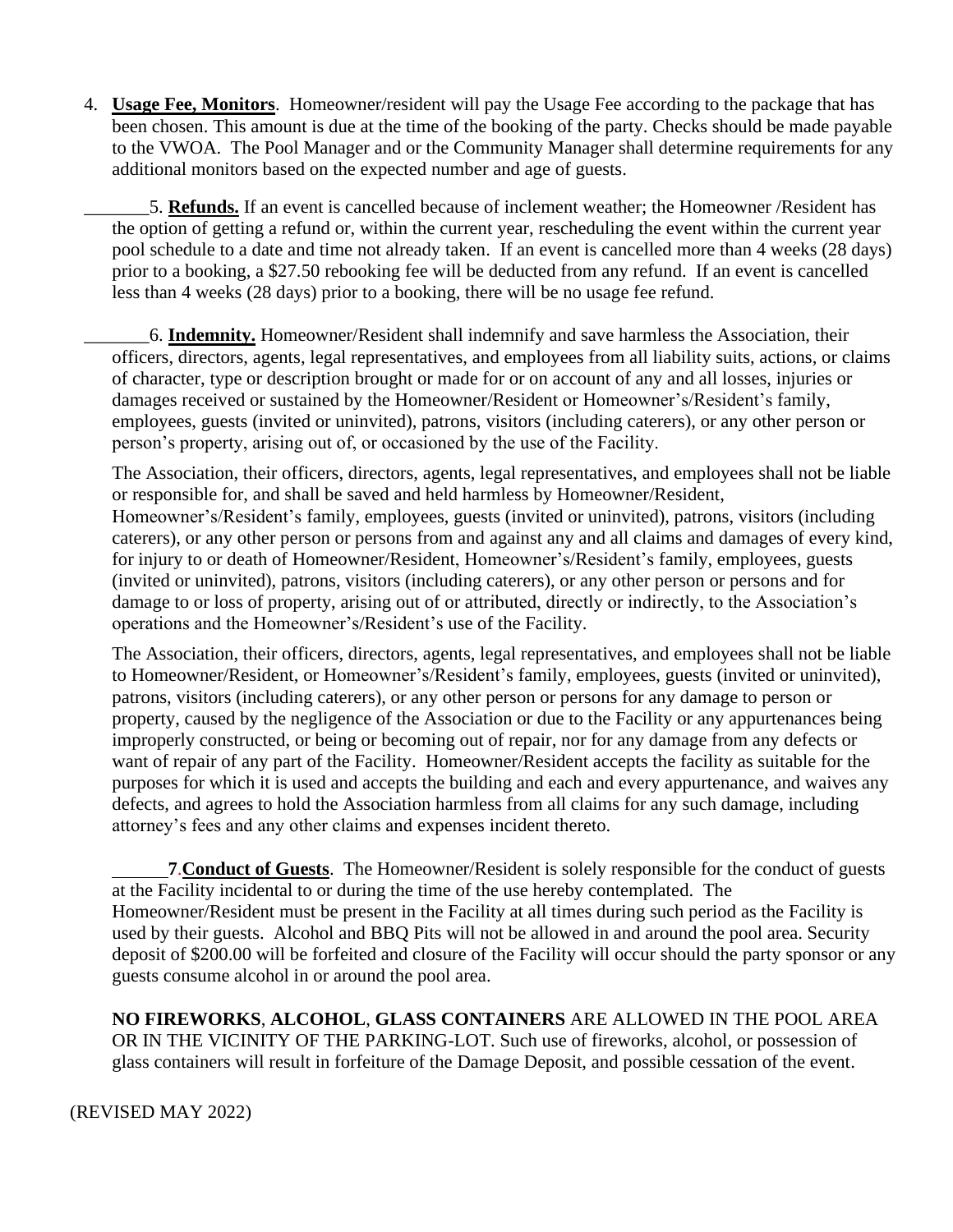\_\_\_\_\_\_\_8. **Liability for Clean up and Damage**. The homeowner/resident shall be responsible for vacating the facility in a timely manner following the event for which this contract is entered. Homeowner/Resident shall be responsible for clean-up of the Facility immediately following the event for which this Contract is entered and for any damage or destruction to the Facility, which occurs as a result of the conduct of Homeowner/Resident or the guests of said event. If clean-up of, or damage to, the Facility is required/found, the Association shall deduct from the Reservation Deposit any cleanup or repair expenses required by the Facility resulting from use of the Facility by the Homeowner/Resident or Guests. Should the amount required for clean up or damages exceed the amount of the Reservation Deposit, the Homeowner/Resident agrees to reimburse the Association, immediately upon demand, any sums required for corrective action needed/taken at the Facility. A cleaning fee will be collected when pool parties are initially booked.

**9. Large Party Fee.** Any event with over 100 attendees will require an Association-provided law enforcement officer to monitor the event. This service will require an extra charge. For every additional 100 attendees, an additional security guard is required. If allotted # of guests exceeded, the party monitor has the option of terminating the function or attempt to contact law enforcement. Any additional fees will be the responsibility of the homeowner can be deducted from the damage deposit check

- 10. **Control of Function**. The use of the Facility shall be subject at all times to the control and supervision of the Association, the Board of Directors and/or any designated representative, who may, without notice to Homeowner/Resident, demand cessation of any function and request guests to leave the Facility. Pool areas must be vacated by 10:00PM or additional charges will be deducted from the deposit at a rate of \$50/hour to be charged in whole hours. (Officer included Fee \$35.00)
- 11. **Termination**. The Association or any officer of Association shall have the right to terminate this Contract for any reason including, but not limited to, non-payment of fees or deposits.
- **12. Assignment**. This Contract may not be assigned by Homeowner/resident.
- 13. **Access. Exclusive access to the Facility is granted for the hours of 8pm-10pm as stated above in this contract and the Homeowner/Resident is present. The Homeowner/Resident must be in possession of a valid VWOA Identification Card.**
- 14. **Entire Agreement**. This Contract contains the entire agreement among the parties regarding the subject matter hereof.
- 15. Staffing Guidelines For Pool Parties.

| Number of People | Number Of VWOA staff Required | Officers required |  |
|------------------|-------------------------------|-------------------|--|
|                  |                               |                   |  |

1- 50 people 1 Monitors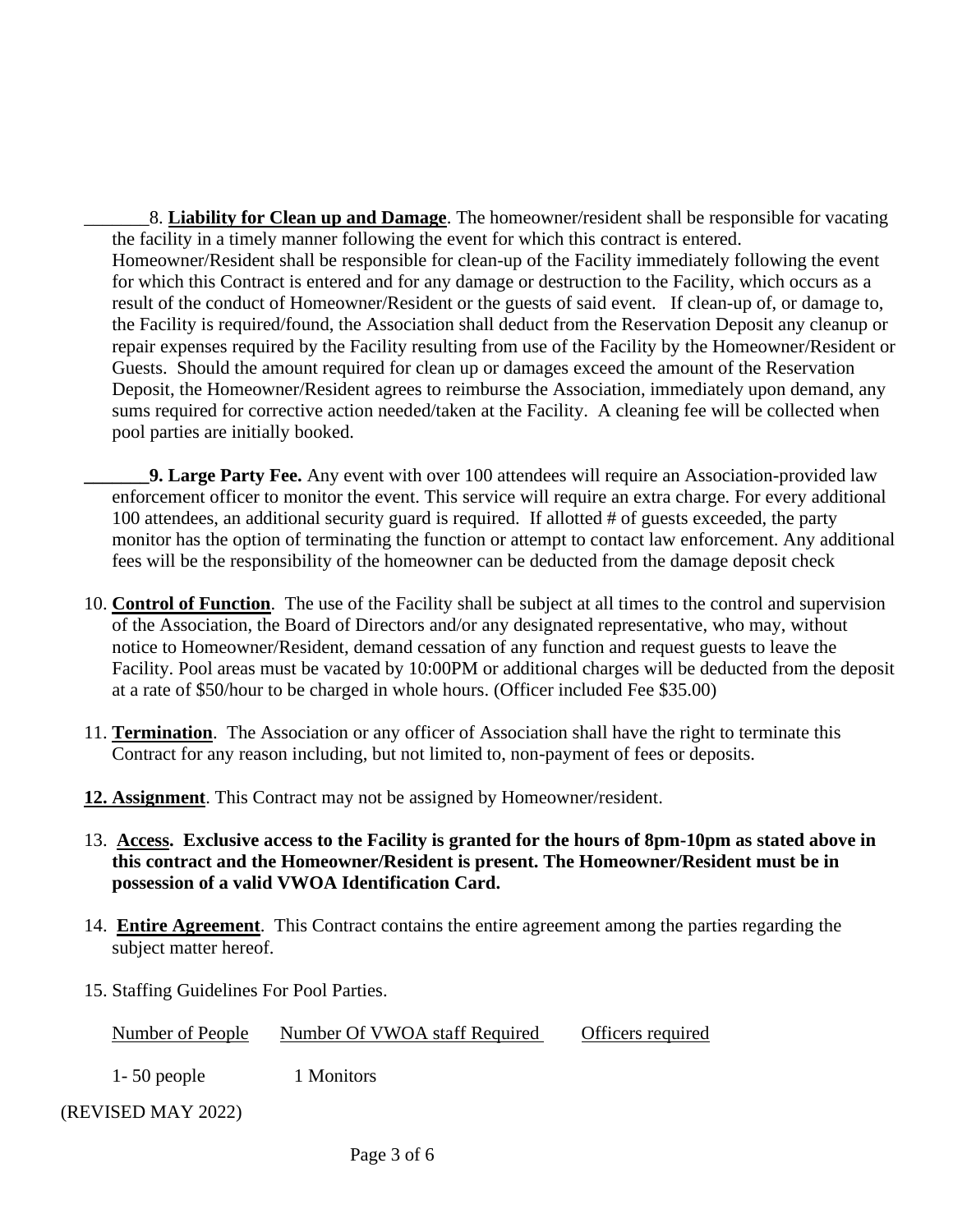\_\_\_\_\_\_16. **Please note that any party reservation that extend from a Pavilion or Community Center party involving alcohol will be required to retain the same number of officers at the same rate of \$35/hour regardless of the number of pool party guests.** 

# *By signing below, I agree that I have read and understand the contents of this contract*

Homeowner:

(Printed Name) (Daytime Phone)

 \_\_\_\_\_\_\_\_\_\_\_\_\_\_\_\_\_\_\_\_\_\_\_\_\_\_\_\_\_\_\_\_\_\_\_\_\_\_\_\_\_\_\_\_\_\_\_\_\_\_\_\_ (Address)

(Signature) (Date)

\_\_\_\_\_\_\_\_\_\_\_\_\_\_\_\_\_\_\_\_\_\_\_\_\_ \_\_\_\_\_\_\_\_\_\_\_\_\_\_\_

Office Phone: 679-8761 Addresses: Villages of Westcreek Community Center 12395 Military Dr. W. San Antonio TX 78253

========================================================================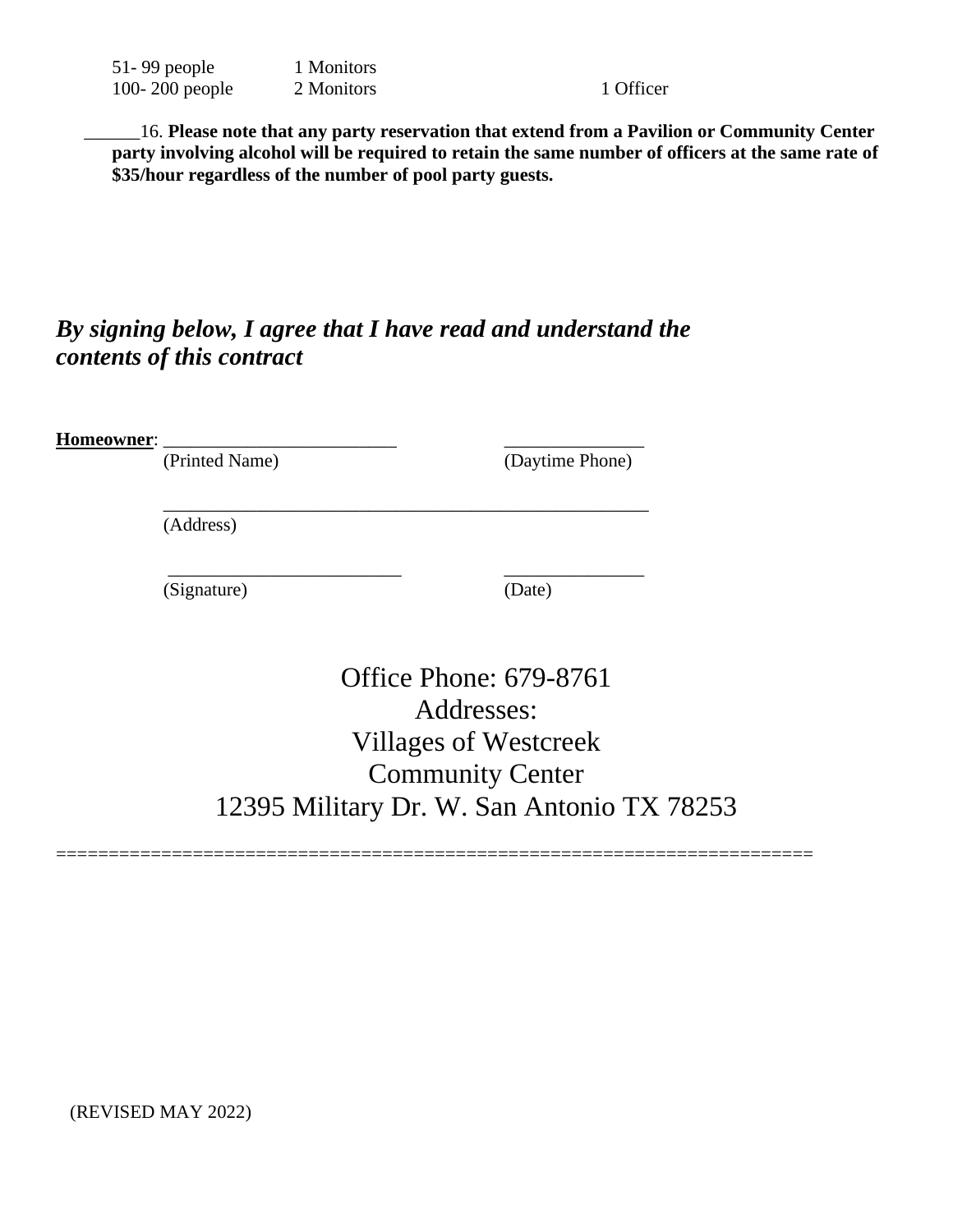## *For Office Use:*

| This Owner has been confirmed to be a member in good standing. __________ (Initials) |                        |                                                      |  |  |                                                                            |
|--------------------------------------------------------------------------------------|------------------------|------------------------------------------------------|--|--|----------------------------------------------------------------------------|
| Total number of guests (swimmers and non-swimmers) ___________(Initials)<br>$\Box$   |                        |                                                      |  |  |                                                                            |
|                                                                                      |                        |                                                      |  |  |                                                                            |
| (Staff Printed Name)                                                                 |                        |                                                      |  |  |                                                                            |
| \$200.00                                                                             |                        |                                                      |  |  |                                                                            |
| Damage Deposit                                                                       | $(Check \#)$<br>(Date) |                                                      |  |  | (Initials)                                                                 |
| <b>Method of Payment:</b>                                                            |                        | <b>CHECK MONEY ORDER</b>                             |  |  |                                                                            |
|                                                                                      | <b>CASH</b>            | <b>CREDIT CARD</b>                                   |  |  |                                                                            |
|                                                                                      |                        |                                                      |  |  |                                                                            |
| Circle all that apply and total at the bottom                                        |                        |                                                      |  |  |                                                                            |
| Package A (1-50 People) \$180.00                                                     |                        |                                                      |  |  |                                                                            |
|                                                                                      | <b>Exclusive Usage</b> |                                                      |  |  |                                                                            |
|                                                                                      | 1 Monitor              |                                                      |  |  |                                                                            |
|                                                                                      | Cleaning               |                                                      |  |  |                                                                            |
|                                                                                      | 8pm-10pm               |                                                      |  |  |                                                                            |
| Package B (51-99 People) \$225.00                                                    |                        |                                                      |  |  |                                                                            |
|                                                                                      | <b>Exclusive Usage</b> |                                                      |  |  |                                                                            |
|                                                                                      | 1 Monitor              |                                                      |  |  |                                                                            |
|                                                                                      | Cleaning               |                                                      |  |  |                                                                            |
|                                                                                      | 8pm-10pm               |                                                      |  |  |                                                                            |
|                                                                                      |                        | Large Party Fee (Crowd Control)                      |  |  |                                                                            |
|                                                                                      |                        | Package C (100-200 People) \$325.00 - Officer Needed |  |  |                                                                            |
|                                                                                      | <b>Exclusive Usage</b> |                                                      |  |  |                                                                            |
|                                                                                      | 2 Monitor              |                                                      |  |  |                                                                            |
|                                                                                      | Cleaning               |                                                      |  |  |                                                                            |
|                                                                                      | 8pm-10pm               |                                                      |  |  |                                                                            |
|                                                                                      |                        |                                                      |  |  | (Officer Mandatory if party continues from existing party serving alcohol) |
|                                                                                      |                        |                                                      |  |  |                                                                            |

# **Additional Hour Fee 7:00pm = \$60.00**

**TOTAL > > > > > > > > >>>>>>>>>>>>>>>>** \$\_\_\_\_\_\_\_\_\_\_\_\_\_\_\_\_\_\_\_